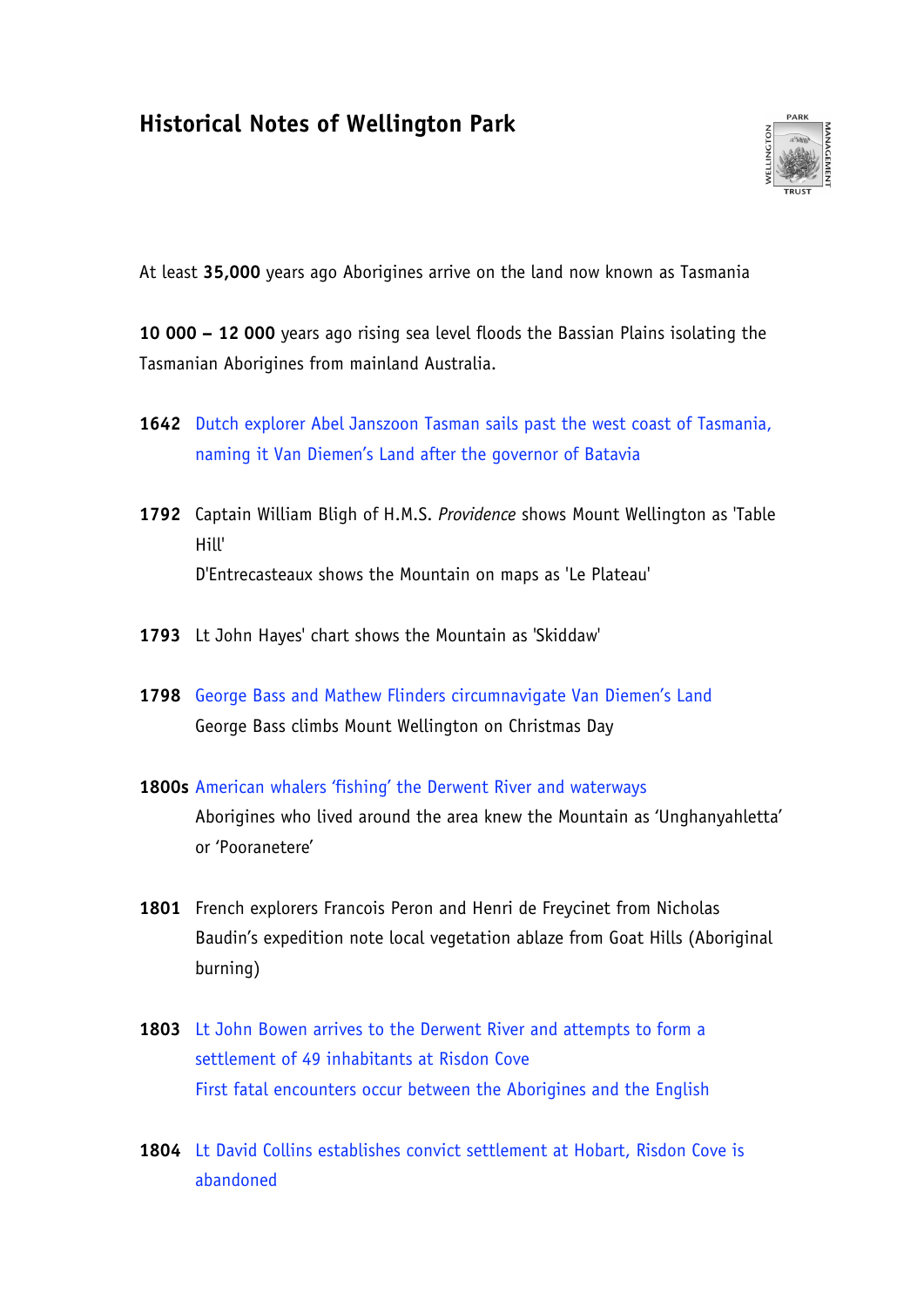Collins calls the Mountain 'Table Mountain' after the mountain behind Cape Town, South Africa Robert Brown (a member of Collins' settlement party) makes a number of ascents for plant collecting

- **1810** Salome Pitt (the first European woman) and an Aboriginal girl known as Miss Story climb the Mountain
- **1817** Convict timbergetters working in the foothills of Mount Wellington along the Hobart Rivulet
- **1819** Botanist Alan Cunningham ascends Mount Wellington and records the weather as 'alternatively fair, with snowstorms'.
- **1822** The Mountain renamed in honour of the Duke of Wellington who defeated Napolean Bonaparte at the Battle of Waterloo in 1815
- **1825** Van Diemen's Land, which had been part of the colony of New South Wales, becomes a colony in its own right Canal work begins with convict labour to channel the waters into the Hobart Rivulet near Milles Track
- **1830s** First Huon Road built via the Sandy Bay Rivulet and Fern Tree Quarrying of slate just below Junction Cabin by Robert Barter Wiggins.
- **1831** Artist John Glover retires to Van Diemen's Land at the age of 64. He paints prolifically (including Mount Wellington and Hobart Town from Kangaroo Point 1934) First major piped water supply built in Australia from the Springs along the Hobart Rivulet ('the 1831 Diversion') in an attempt to source clean, potable water following industrial pollution of the Hobart Rivulet.
- **1832** Kings Pits government sawpits in operation at Browns Flats (near the Junction Cabin area) to at least 1833 – visited by James Backhouse.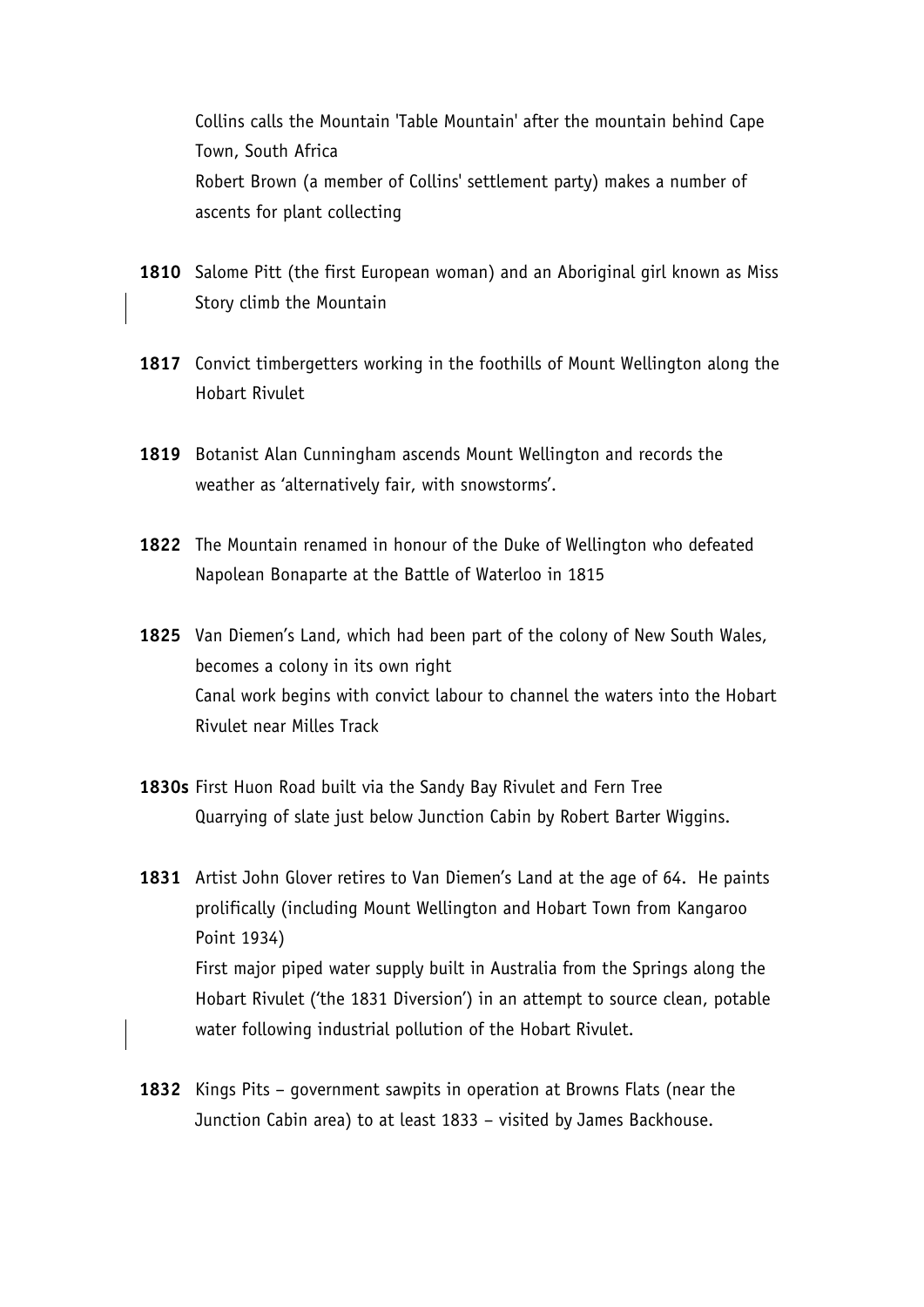- **1833** Degraves & McIntosh are given a temporary location order for land on the lower flanks of Mt Wellington to just past the Kings Pits for timber to supply their new state of the art sawmill at the foot of the Mountain on the Hobart Rivulet. The sawmill was the first powered (water driven) mill in Tasmania.
- **1836** Charles Darwin climbs Mount Wellington with a guide during his round-the world trip on H.M.S, *Beagle* and finds it 'a severe day's work'
- **1837** Miss Wandly climbs to the summit to see the location where her fiance drowned in the Derwent River. Lady Jane Franklin, wife of Lt Governor Sir John Franklin climbs Mount Wellington approx 2 weeks later. Climbers in the party paint their names in white lead paint and large letters on a dolerite column on the Organ Pipes
- **1840s** First white visitors to Wellington Falls
- **1841** Mr Huggins disappears while attempting to climb to the summit. His body is never found
- **1842** Convict transportation reaches its peak 5 329 in one year Lady Jane Franklin initiates the building of Ancanthe 'blooming valley' (at current day Lenah Valley), a museum to focus the colony's cultural aspirations
- **1843** Lady Jane Franklin initiates the building of two huts on Mount Wellington (one at the Pinncale and one at the Springs) to encourage more women to climb the Mountain
- **1845** A track financed by public donations built to Wellington Falls
- **1849** The first of the Mount Wellington ice houses built by convict labour to compact snow for ice, then transported to Hobart by pack horse 'to be used by the confectioners of Hobart in the preparation of ice creams'. Development instigated by Governor Sir William Denison.
- **1851** February 'Black Tuesday' bushfire afflicts the Mountain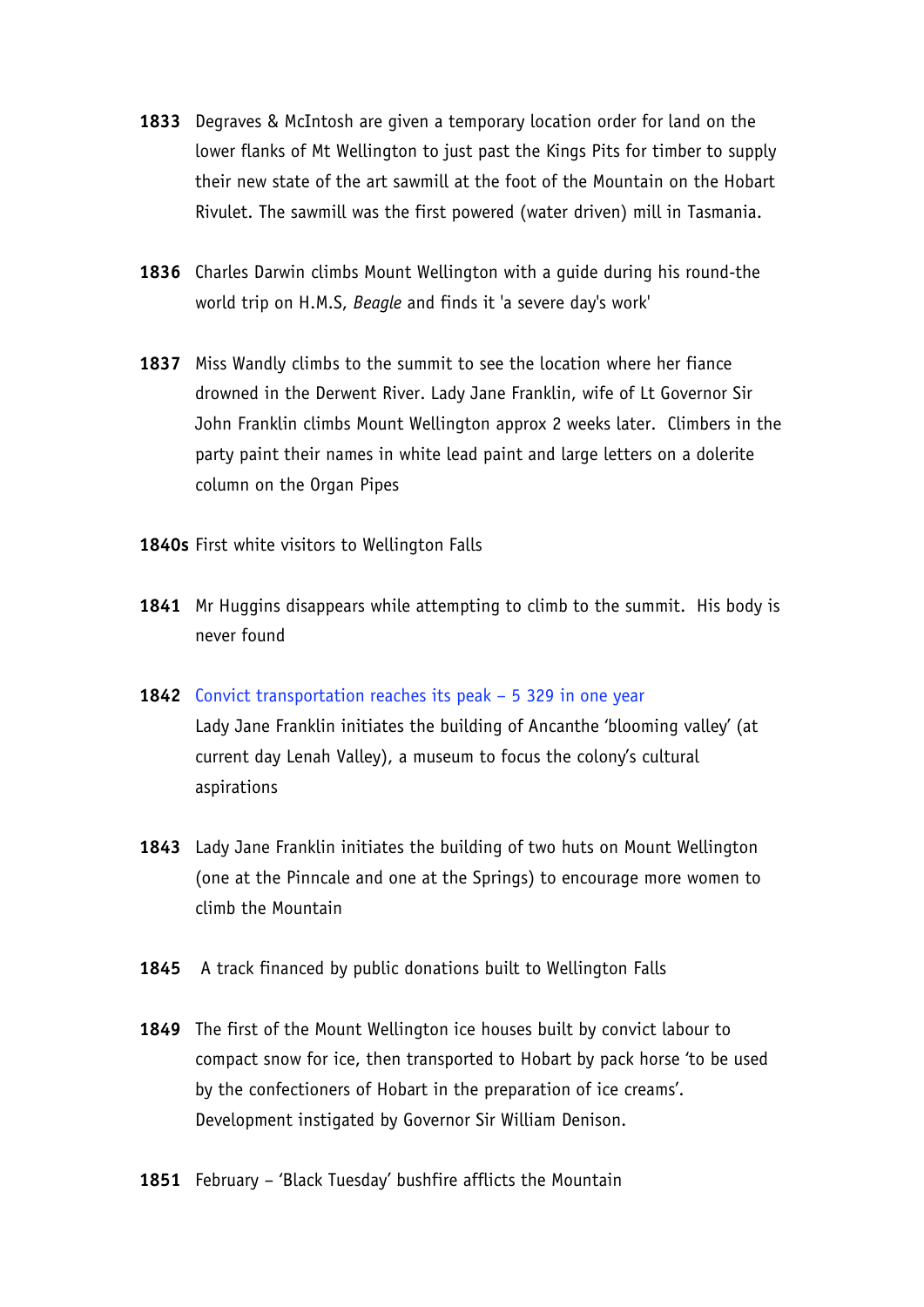#### **1853** Last convicts transported to Van Diemen's Land

## **1855** Van Diemen's Land's name changed to Tasmania

Bushranger John 'Rocky' Whelan hides on the slopes of Mount Wellington in a cave below the Springs (he also had another retreat near Kingston). Rocky is eventually captured after committing several murders around Hobart. He is rumoured to have said he would 'kill a man for four pence'. Despite clemency pleas Whelan is hanged

#### **1856** Tasmania becomes self governed and elects its own Parliament

- **1858** Dr John Smith, surgeon of the *Derwentwater* becomes separated from his party on the descent from the Pinnacle, and is found dead after a search that lasted 5 days. During the search one party was twice attacked by robbers. (Smith's Monument at South Wellington marks the location where his body was found)
- **1861** Construction of the original Waterworks scheme begins taking water from the Mountain to a reservoir in the Sandy Bay Rivulet. Stage one involves taking water from Fork Creek and Browns River to the Waterworks below Ridgeway. The workforce lives on site during construction Fern Tree Inn built and opened by John Hall
- **1869** Huon Rd (the second route via the Mountain) opens between Hobart and the Huon Valley

#### **1870s** West Coast mineral boom

Henry Woods 'the old man of the Mountain' and his family live in a hut at the Springs and provides refreshments to visitors and sells ice from the ice houses

**1871** First water reserve proclaimed between North West Bay River and the Pinnacle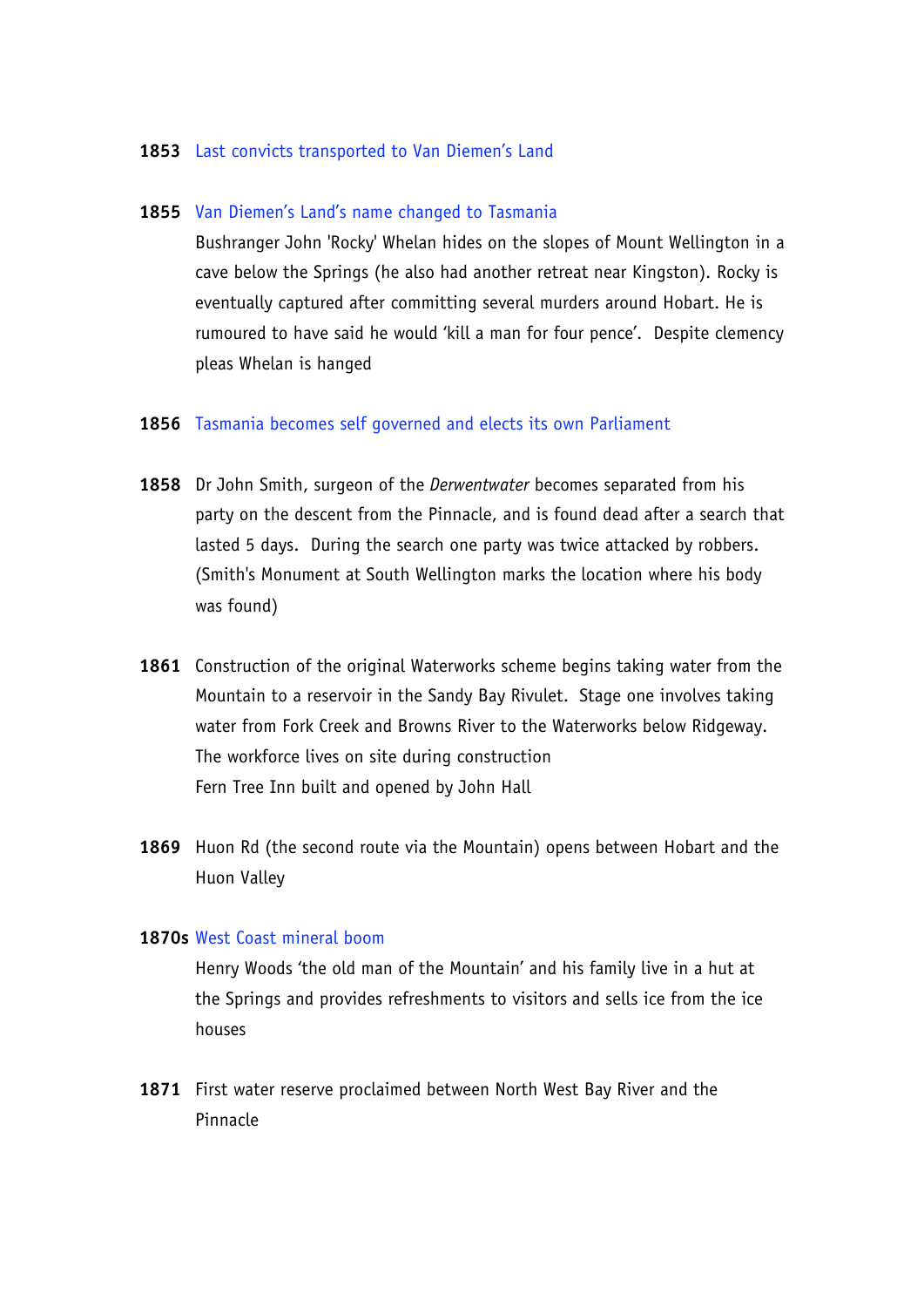- **1872** After torrential rain in June, a huge landslide occurs on the north-west face of Mount Arthur, rubble, mud and water flowing down Humphrey Rivulet and through Glenorchy. Several houses destroyed, and one man killed. (The scar of the landslide can still be seen)
- **1875** Waterworks pipeline scheme extended to St Crispins Well
- **1876** Mounting concerns re timber felling and fern collecting around Mount Wellington, including the western slopes. *The Mercury* reports a warning that 'the mountain slopes are being stripped of their timber, disfigured and robbed of their attractiveness'
- **1880** Ferns and trees cleared around the Fern Tree Bower results in public outcry
- **1887** Second Waterworks Reservoir built
- **1888** Construction of Pillinger Drive from Fern Tree to The Springs begins using prison labour (later finished with free workers) The first of the famous turn-of the-century 'weekender' huts built in the eastern foothills of Mount Wellington. Many more were built in the following 3 decades

## **1890s** Widespread Depression

The first Mountain ranger, Mr Charles Gadd appointed to control illegal exploitation of the Mountain. He also continues the selling of ice from the ice houses, while Mrs Gadd supplies meals for visitors. The ice houses later cease operating The track (now known as Jefferys Track) used to send stock from the New

Norfolk area to Huon markets

- **1892** St Raphael's Anglican Church at Fern Tree, designed by Alan Cameron Walker, constructed of hand adzed Huon Pine
- **1893** Idea of a hotel at the Springs mooted but opposed due to water contamination concerns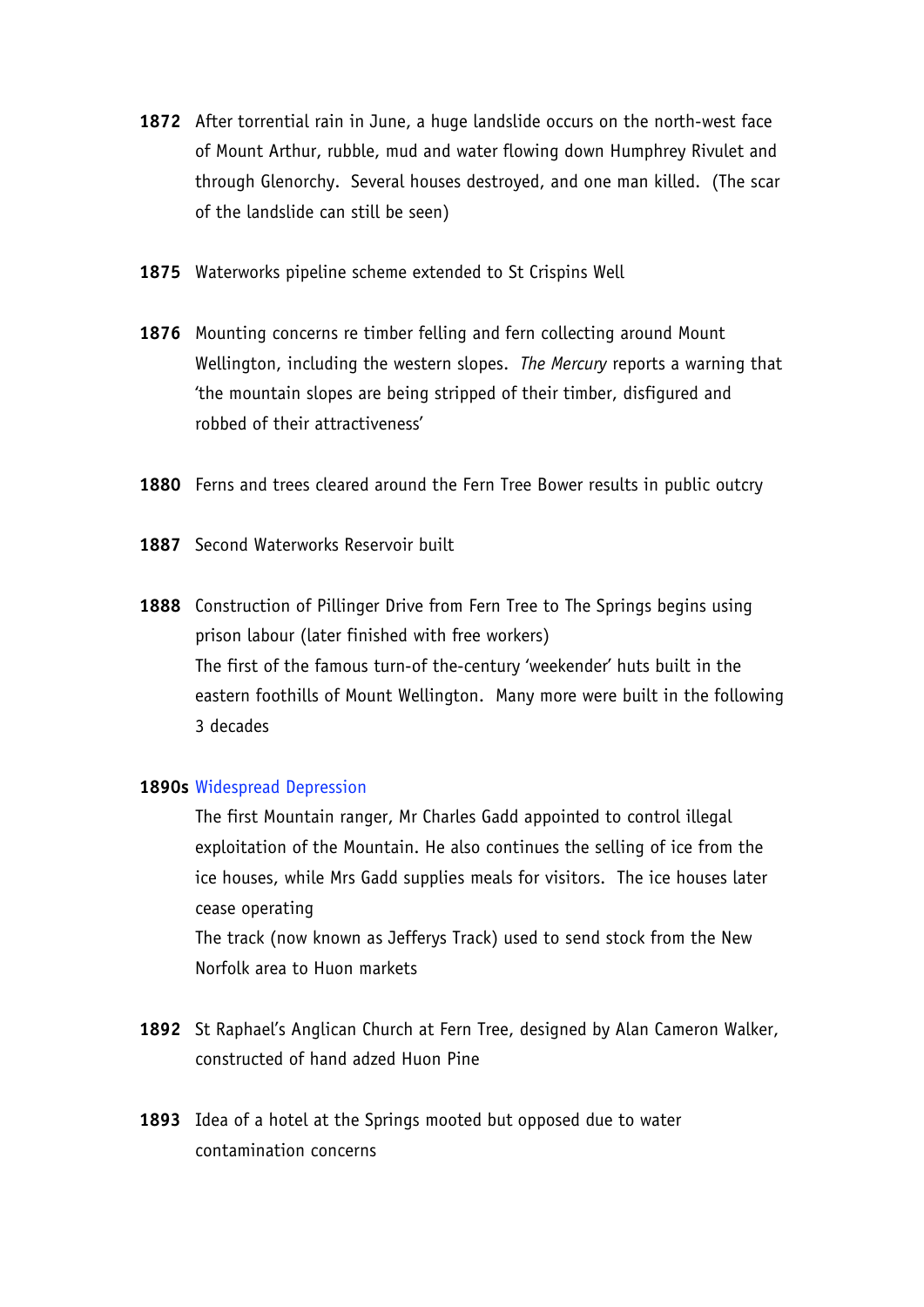**1895** Clement Wragge establishes meteorological observatories on the Mountain

- **1897** Fern Tree Strawberry Festival becomes an annual event after a local fete Southern slopes from Cascades to Lower Longley ravaged by 'Black Friday' - December. Several lives and approximately 20 houses lost
- **1898** The Neika School (with one teacher) begins operating and caters for the children of many fruit growers in the area. Operational until 1944
- **1900** Detailed survey of Wellinton Range undertaken by HR Hutchison for assessing water supply (c.1900-1903). Hutchison established several camps on the plateau
- **1901** The Commonwealth of Australia proclaimed, Tasmania becomes a state of Australia

Royal Commission appointed to investigate Hobart's water supply and the Hobart Corporation The Mountain pipeline extends from St Crispins Well to North West Bay River near Wellington Falls

**1902** The Merton Lime Company operating near Glenorchy with lime exported from Victoria Dock on the Hobart Wharves New hotel built at Fern Tree replacing the 60 year old Fern Tree Inn

#### **1903** Women in Tasmania win voting rights in state elections

G.H. Radford and J.M. Richards die on the way down Mount Wellington during the 'Go-as-you-please' race from Hobart to the Pinnacle. Mr Cockshutt went on to win the race in 2 hrs and 44 mins. (Monuments to the men can be seen on Radfords Track and Pinnacle Track)

**1905** First application proposal made for an aerial tramway from Cascades to the summit (in the following hundred years at least seven applications for a similar cable car concept would be made, all strongly protested by citizens of Hobart)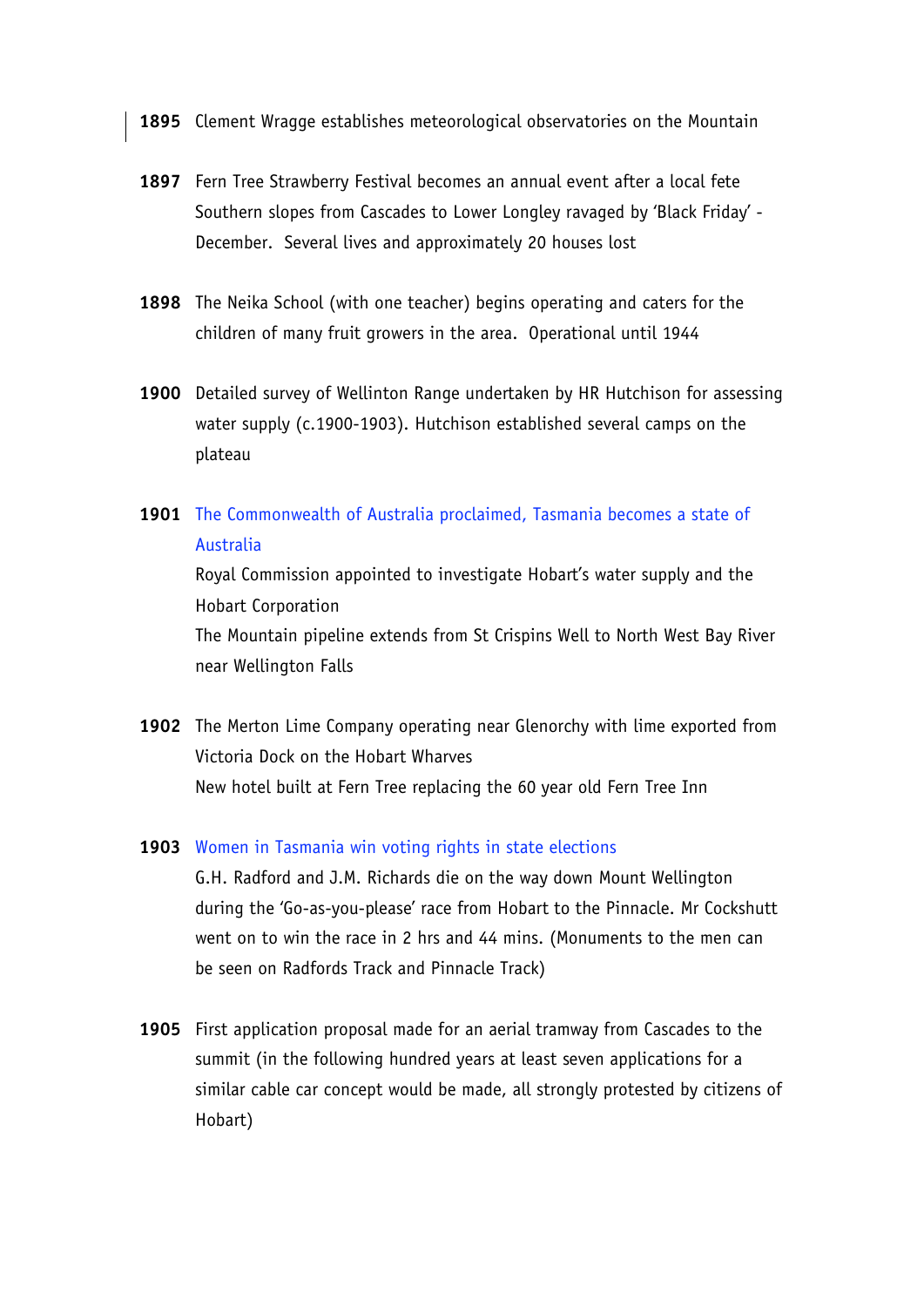- **1906** Much of the eastern face of Mount Wellington declared a Public Park by an Act of Parliament and vested in the Hobart City Council. A high proportion of timber getting activities cease
- **1907** The Springs Hotel opens (built at a cost of £3 300 by a private developer. Architect Alan Cameron Walker was well known for his Arts and Crafts Tradition style buildings including St Raphaels Church at Fern Tree
- **1914** Tasmanian forces leave to fight in the First World War February – major fires occur in the area October – major fires occur in the area
- **1915** Track cut from Myrtle Forest near Collinsvale to Collins Bonnett (although an informal track may have existed before this)
- **1916** Mount Field declared Tasmania's first National Park
- **1917** Ridgeway Reservoir built to supplement the mountain water supply system reservoirs in the Sandy Bay Rivulet (the Waterworks)
- **1920s** Many current walking tracks on the eastern side of Mount Wellington constructed Skiing occurs on the Mountain The struggling Springs Hotel purchased by Hobart City Council The Pipeline from Neika to North West Bay River opens to the public as a recreational/access track

# **1922** Cradle Mountain proclaimed a scenic reserve

**1929** Negotiations with Cascade Brewery results in about 560ha added to the park (this land was formerly the timbered and water supply land owned by Degraves and McIntosh who established the first sawmill in Tasmania at the base of Mt Wellington, and also the Cascade Brewery ) Hobart Walking Club established

## **1930s** The Great Depression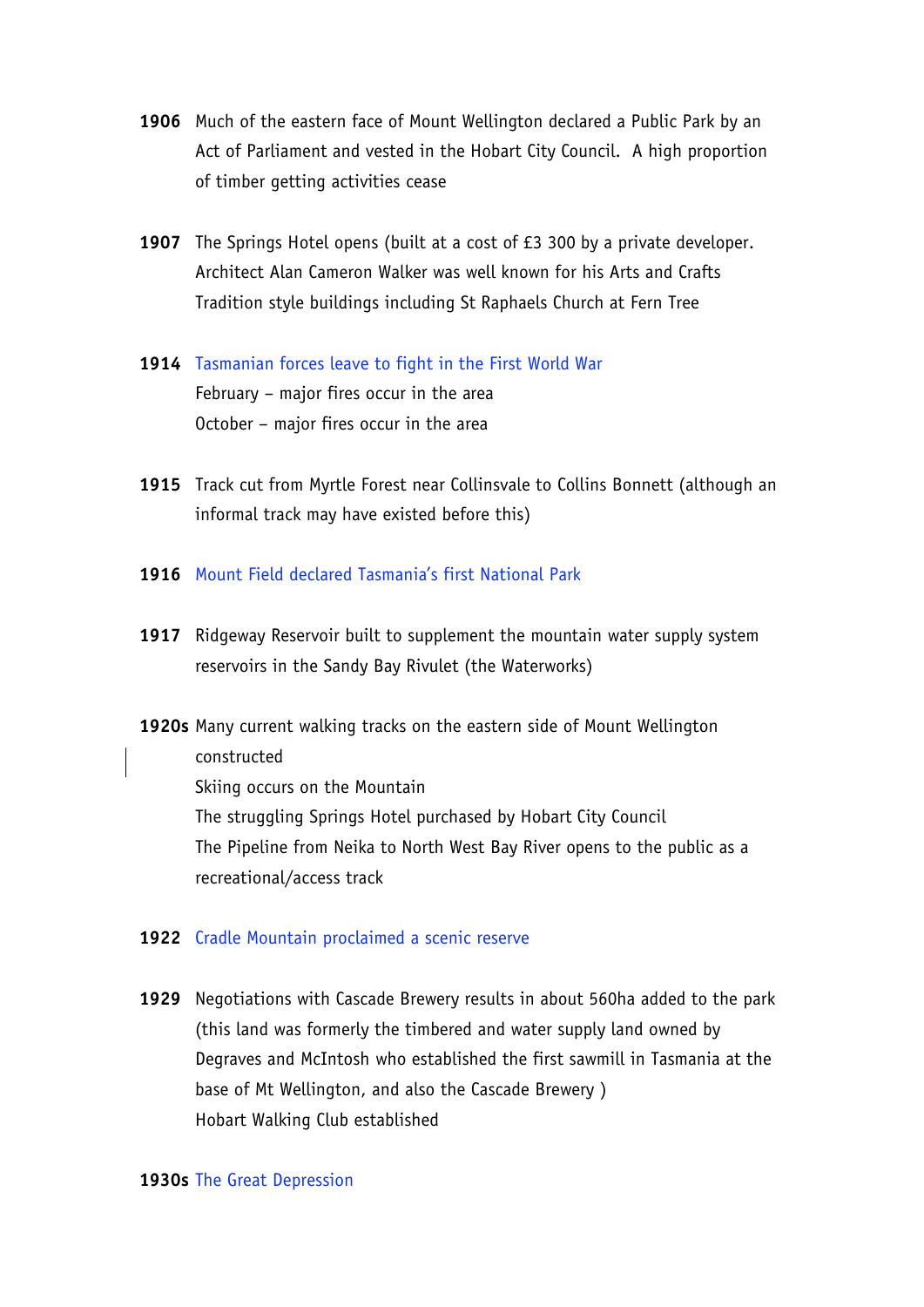Lone Cabin rebuilt, then lived in for over 20 years by Danny Griffiths, retired Hobart hairdresser who was made an honorary ranger

# **1931** Unemployment in Tasmania reaches 27%

Albert Olgilvie, Labor Premier, champions the building of a road from the Springs to the summit to ease unemployment, subsequently named Ogilvie's Scar

Lenah Valley Track opened

Work begins on the Old Hobartians Track cut from the Lenah Valley Track to Hunters Track

Designs commence for the Exhibition Garden at the Springs Hotel grazing area creating an area for less common species of native plants. The initiative was designed to raise money to aid the unemployed by fundraising for the development of tracks and shelters on Mount Wellington

- **1934** Major bushfires occur in the area
- **1937** The road between the Springs and the summit opens. The Mercury reports the construction as a 'triumph of engineering ingenuity over nature at its wildest'

Bluestone and sandstone lookout constructed at the Pinnacle (the podium from the lookout has been retained in the current viewing shelter) Further major fires occur

**1938** Luckmans Hut built by the Hobart Walking Club used as a base in winter by skiers and ice skaters (originally named the Mt Wellington Hobart Walking Club Hut)

**1939** Water storage facility built at Lake Fenton on Lady Barron Creek in Mount Field National Park to provide a water scheme that wasn't reliant on Mount Wellington An open ice skating rink was built near the Pinnacle by the Hobart Walking Club. However it is reported that it didn't hold ice well and suffered from 'a wind sculpted surface' and so was not used for long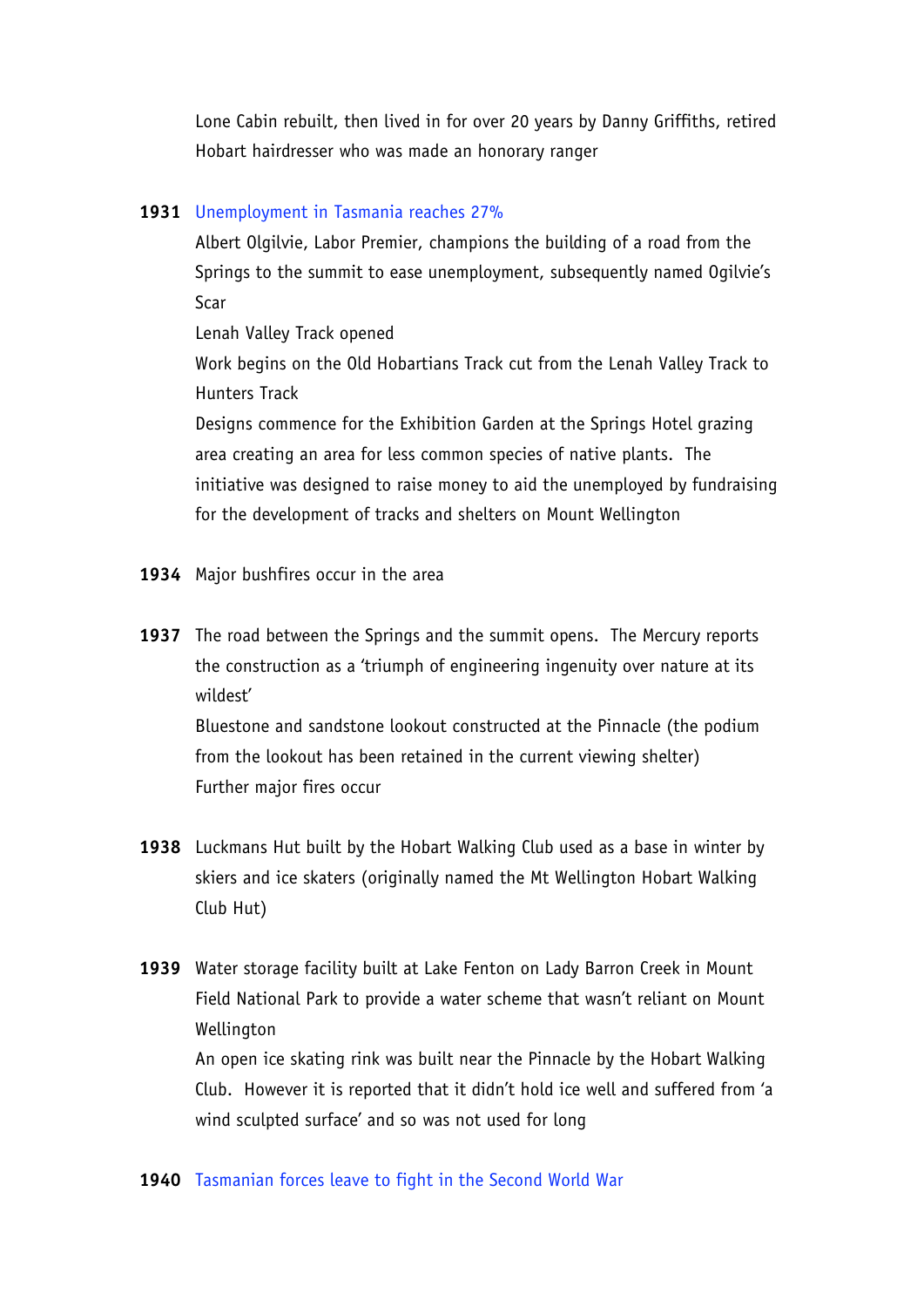A second ski hut built near the Pinnacle, this time by the newly formed Wellington Ski Club. There were ski runs on The Drift (above the Zig Zag Track), at Mt Arthur, on Thark Ridge and near the huts

**1945** December – most of the eastern face of Mount Wellington burnt. Sailors from visiting warships help fight the blaze

## **1956** Television arrives in Australia

- **1958** Knights Creek Dam built at Glenorchy to supplement local water supply after a period of prolonged drought
- **1959** Two separate towers built near the summit of the Mountain to provide television reception to southern Tasmania
- **1960** Silver Falls and the Fern Tree Bower, both popular recreational destinations, destroyed by flooding
- **1967** February 'Black Friday' burns approximately 270 000ha of Southern Tasmania. 1 300 houses and 128 major buildings burn in five hours. 62 people die. Damage bill to become the biggest insurance payout in Australia's history to that time Extensive areas of Mount Wellington burned
- **1972** Lake Pedder in south west Tasmania is flooded by the Hydro Electric Commission despite opposition from environmental activists The world's first Green political party is formed - the United Tasmania Group
- **1988** The new viewing shelter built at the Pinnacle
- **1993** The Wellington Park Act passed through Parliament formalising and integrating management for protection of natural, cultural, water catchment, aesthetic, and tourism and recreation values. Wellington Park Management Trust created as the managing authority for Wellington Park (now 18,250ha).